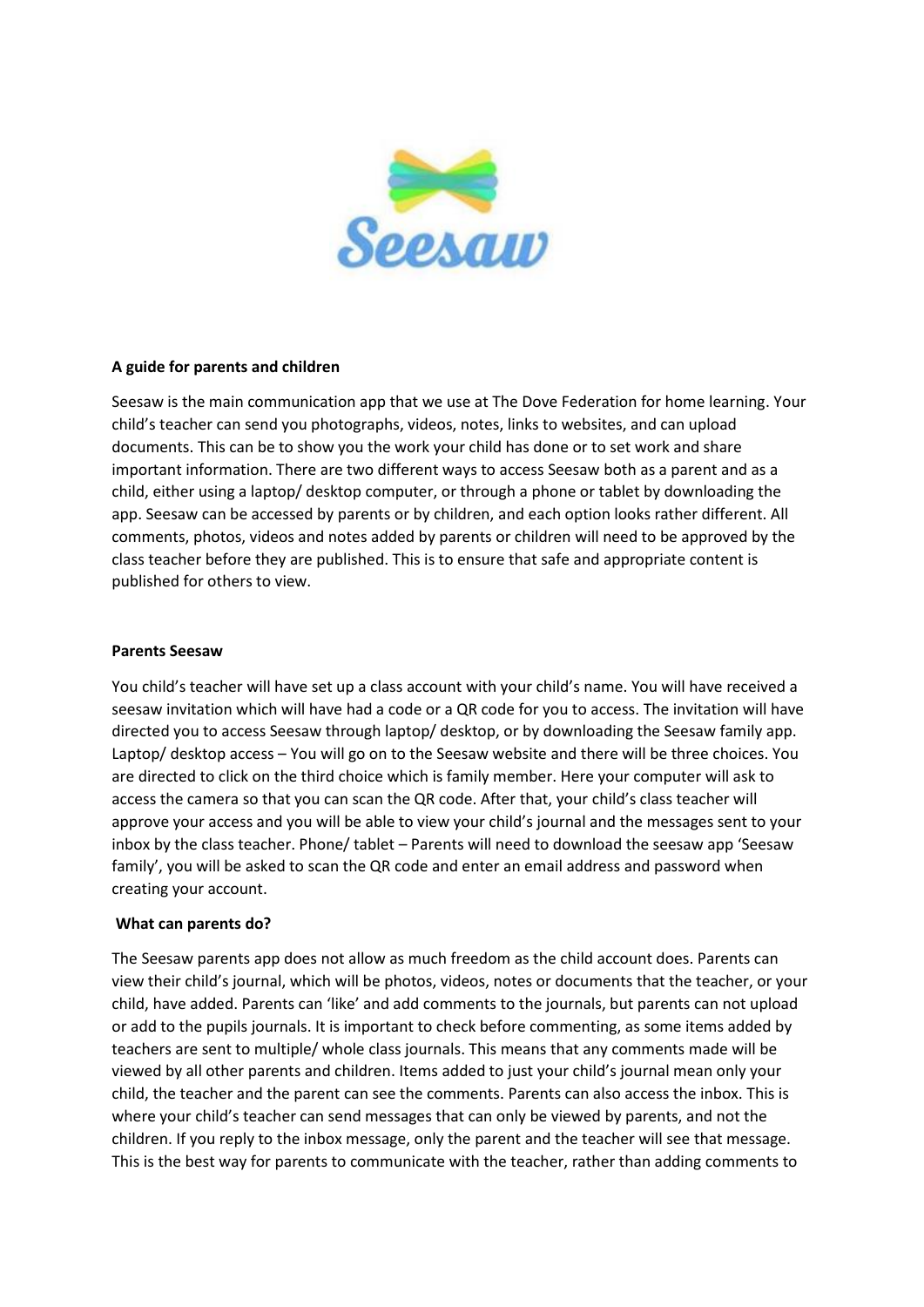the journal to communicate. Parents can upload photos and videos to the inbox, but teachers cannot then add these to the pupil journal.

# **Student Seesaw**

The children can access Seesaw and have a lot more options to upload and comment. They can access in the same as parents, using computers or phones/ tablets. Your child's teacher can provide you with a student log in if you do not have one. Please message your child's teacher for this. They can then put the invitation on your child's journal for you to access. Computers – Children will go to the seesaw website and select the second option to log in as a student. Here they can enter the 12 letter code that was on their invitation. The children can then use Seesaw to share and upload work, photos, videos and notes. Much like the teacher does. Phone/ tablet – The children will be directed on their invitation to download the 'Seesaw class' app, not the 'family' app like parents. The children can then scan the QR code from their invitation and can then access their journal.

## **What can children do?**

The children can click on the green + sign, this will give them choices to take live photos or videos, or to upload photos and videos from their device (computer, phone, tablet). Children can also add 'notes' if they want to communicate with the class teacher. When children upload to their journal, only the child, the class teacher and the child's family members using Seesaw can access the journal. No other pupils can see your child's journal. Any comments made on the journal by your child or family members will need to be approved by the class teacher before they are published.

If you want to be able to upload your child's work, photos and videos during the home learning time, I would recommend downloading the Seesaw family app and the Seesaw class app, and being logged in on both accounts, so to have more access. This will be particularly helpful for parents of younger pupils. Older pupils should be able to access Seesaw themselves. If you have any questions, please message your child's teacher.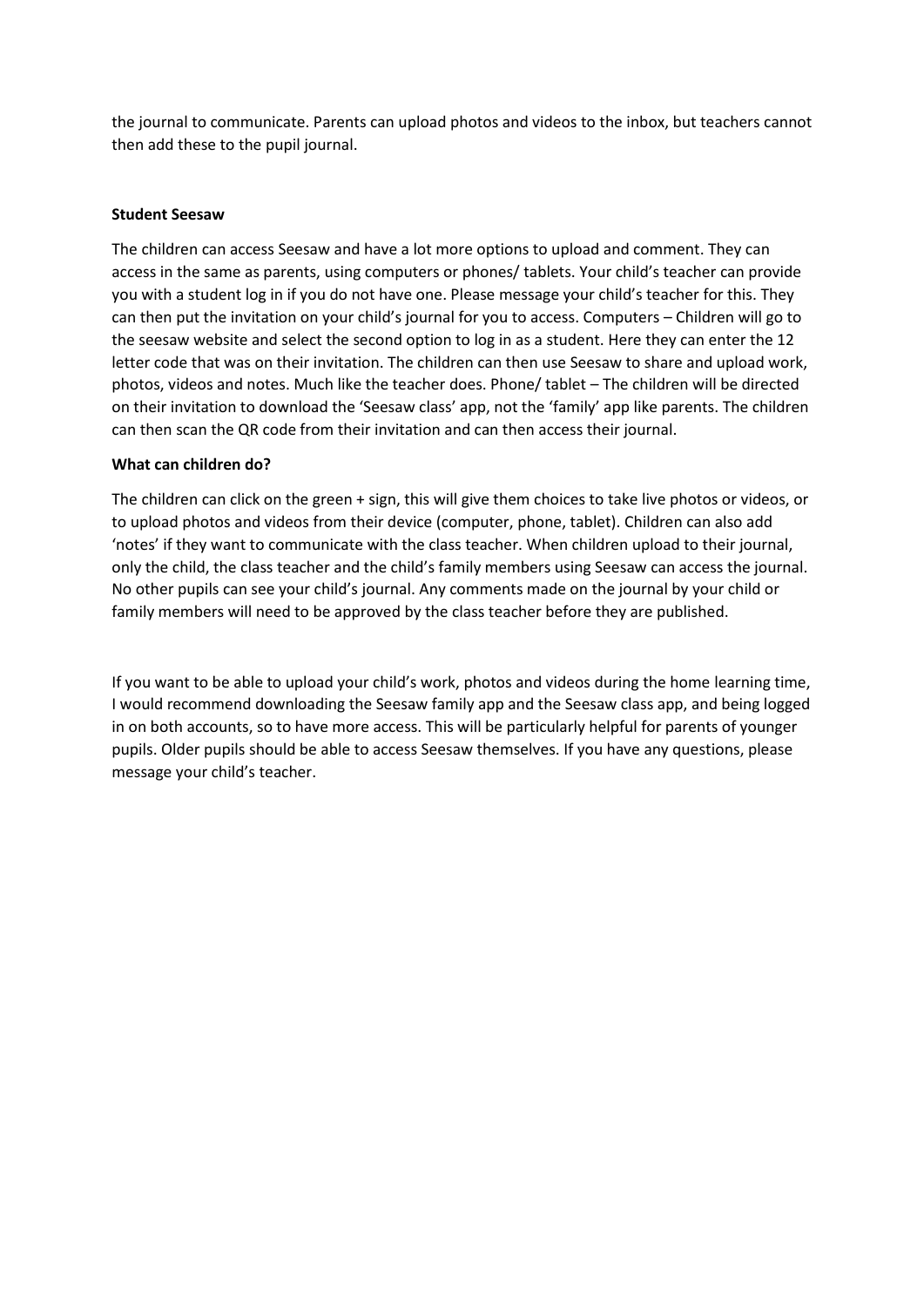## **Seesaw Getting Started- Parent's Guide**

## What does the Seesaw Interface look like?

The 3 main areas of the Seesaw interface are the Journal, Activities and Inbox tabs.

| lourne            | Inbox                                                                                                                                                                              |                   |  |
|-------------------|------------------------------------------------------------------------------------------------------------------------------------------------------------------------------------|-------------------|--|
| Journal           | The Journal is record of children's learning over the<br>academic year. It is also an area which children can<br>use to share learning which has taken place outside<br>of school. | Journal           |  |
| <b>Activities</b> | This is an area where teachers post new learning<br>activities.                                                                                                                    | <b>Activities</b> |  |
| <b>Inbox</b>      | Teachers will post whole class and individual<br>messages directly to children via the inbox tab.                                                                                  | <b>Inhov</b>      |  |

#### How to Respond to an Activity

| <b>Jul-Buld Ji</b>                                         | Writers Workshop: Operation Gratitude<br>There are people in our communities and around the world that work hard to help us daily. Let's thank them! Operation Dratitude sends letters<br>to first responders and our military.<br>1. @ Brainstorm a list of parvice providers who are helping keep us safe. Ask a family member to brainstorm with you if you need help. Some<br>people to consider include Doctors, nurses, paramedics, firefighters, police officers, food service workers, military members etc.<br>2. Pick one service provider that you would like to make a thank you note or card for<br>1 g6 Create your thank you note or drawing.<br>4. DESIGNING top the add button.<br>The the comera to take a picture of your role or the yourself reading it about.<br>6. O Tap the green check to add to your journal.<br>7. C. Ask an adult to help you mell your card. You can mell your note to your local service provider on:<br>Operation Gratitude | $\Box$<br><b>Journal</b><br>Class Activities<br>÷ | 3JT<br>Student<br>$\mathbf{R}$<br>Watting for Response     |  |
|------------------------------------------------------------|----------------------------------------------------------------------------------------------------------------------------------------------------------------------------------------------------------------------------------------------------------------------------------------------------------------------------------------------------------------------------------------------------------------------------------------------------------------------------------------------------------------------------------------------------------------------------------------------------------------------------------------------------------------------------------------------------------------------------------------------------------------------------------------------------------------------------------------------------------------------------------------------------------------------------------------------------------------------------|---------------------------------------------------|------------------------------------------------------------|--|
| Villating for Response<br>B Autoration Apr 27 at 12/14/757 | ATTN: Letter Writing Program<br>9409 Owensmouth Avenue<br>Chatovorth, CA 90311<br>Family Wilhel<br>Gratitude can reduce chess and build empathy. Writing for a real audience allows students to apply the ckills they are learning in class to<br>meaningful real-life situations.<br>Pay Instructions (\$50<br>Add Response                                                                                                                                                                                                                                                                                                                                                                                                                                                                                                                                                                                                                                               |                                                   | Step 1: Click on the green 'Add<br><b>Response' button</b> |  |

## Step 2: Choose a Seesaw tool to respond to the activity.

Sometimes teachers will request that children use a specific tool to complete the activity (for example the drawing tool) or provide children with a template to add answers. The tools are used to support children's creativity.

# 邕 ø

## Step 3: Use the Creative Tools to respond to the activity.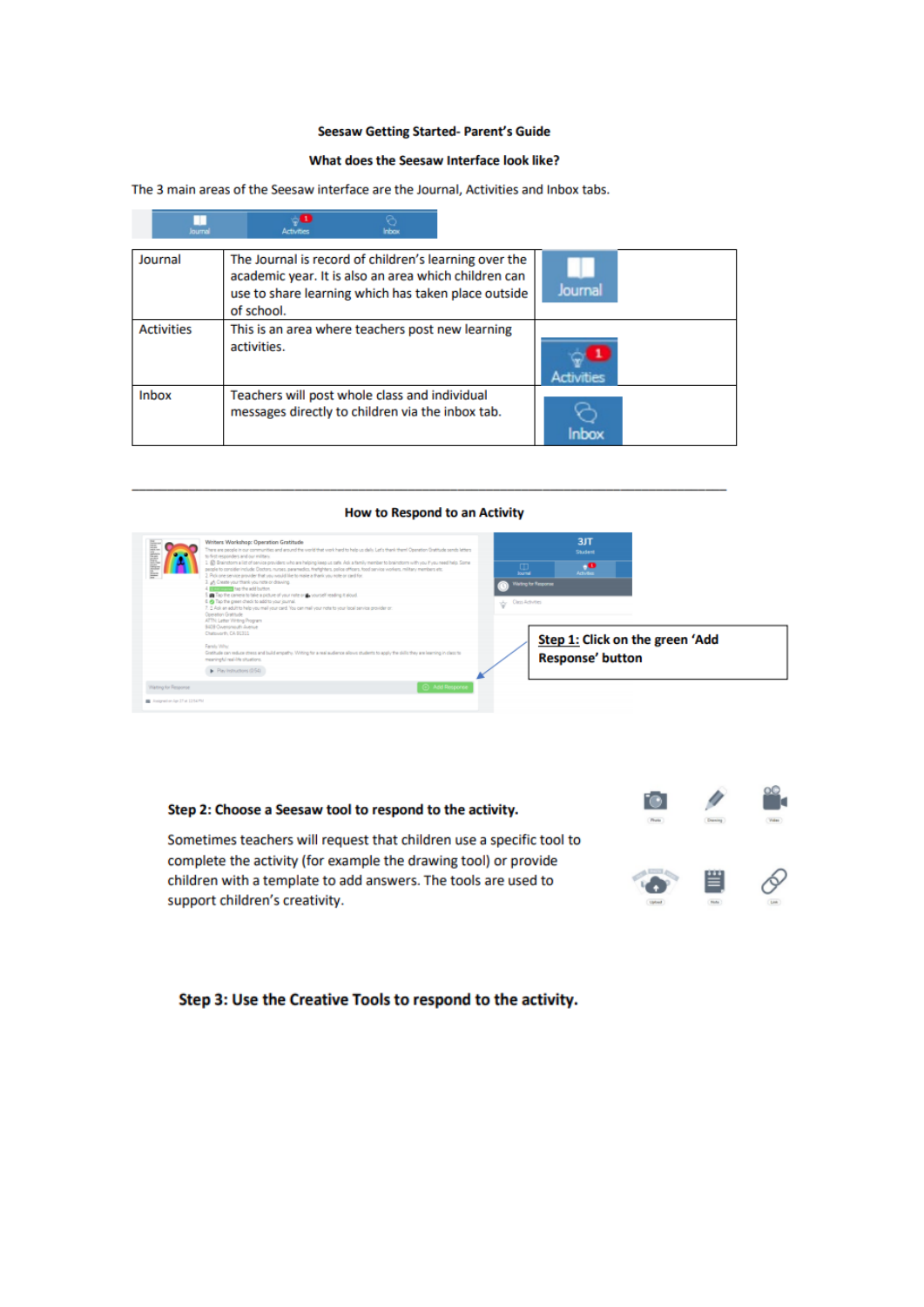# Step 4: When you are finished click on the green tick.

The work is now automatically uploaded to the teacher's folder and awaiting a response.

| Writers Workshop: Operation Gratitude<br>View Instructions | $\blacktriangleright$ Play Instructions (0.54) |  |
|------------------------------------------------------------|------------------------------------------------|--|
| Complete your response using one of the creative tools:    |                                                |  |

## What are the creative tools?

| <b>Description</b>                                                                                                                                                                                                                                                             |  |  |  |
|--------------------------------------------------------------------------------------------------------------------------------------------------------------------------------------------------------------------------------------------------------------------------------|--|--|--|
| The photo tool allows children to take pictures of their work. When you tap the photo tool<br>you will be able to take a photo using your device to add directly to Seesaw. Make sure you<br>"allow" camera access when prompted!                                              |  |  |  |
| You can use this tool to:<br>Add images of children work<br><b>Document experiences</b>                                                                                                                                                                                        |  |  |  |
| Simultaneously draw and record audio                                                                                                                                                                                                                                           |  |  |  |
| The drawing tool allows children to create digital artwork. When you tap the<br>drawing tool you will be shown a blank canvas on which to create your work. There<br>are a variety of drawing, photo and labeling tools as well as a full rainbow of colors<br>to choose from. |  |  |  |
| You can use this tool to:                                                                                                                                                                                                                                                      |  |  |  |
| Simultaneously draw and record audio                                                                                                                                                                                                                                           |  |  |  |
| Add a photo collage                                                                                                                                                                                                                                                            |  |  |  |
| Show what you know                                                                                                                                                                                                                                                             |  |  |  |
| Add backgrounds and shapes using the  tool                                                                                                                                                                                                                                     |  |  |  |
| Create art with expressive pens<br>Cold : 4- Undo & redo                                                                                                                                                                                                                       |  |  |  |
| T)<br>- Use labels to add text<br>Create with colors =<br>Draw + record to cigiture<br>haming process<br>Make a collage with<br>ŵ.<br>multiple photos<br>Add shapes &<br>Amobita<br>badgrounds.<br>& draw<br>Caption with text<br><b>ISE VISCA</b>                             |  |  |  |
|                                                                                                                                                                                                                                                                                |  |  |  |